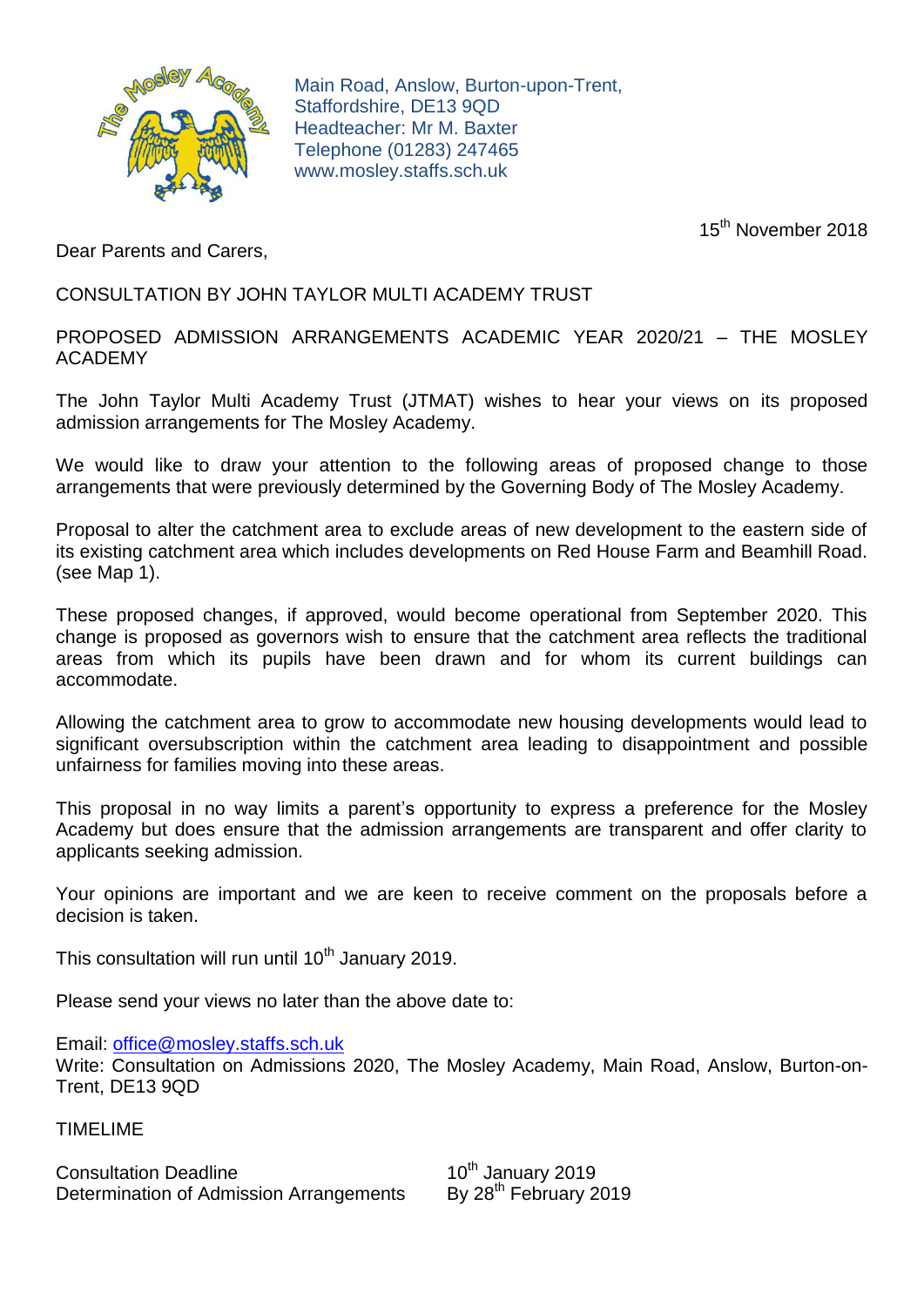## **DISTRIBUTION**

A copy of this document and the proposed school admissions arrangements are available on our school website as well as the Staffordshire County Council School Admissions website as detailed below:

[www.mosley.staffs.sch.uk](http://www.mosley.staffs.sch.uk/) [www.staffordshire.gov.uk/admissions](http://www.staffordshire.gov.uk/admissions)

A notice will be sent to local primary schools and other local centres for the community to advise that the consultation is being carried out and to invite comments from interested parties.

The following bodies are also being consulted: Staffordshire County Council. Derbyshire Local Authority. Parents of children between the ages of two and eighteen resident within the Burton on Trent area.

Thank you for taking the time to read this letter, we look forward to hearing your views on this proposal.

Yours sincerely,

Mr Matthew Baxter Headteacher

Mrs Jess Taberner-Atkin Chair of Governors